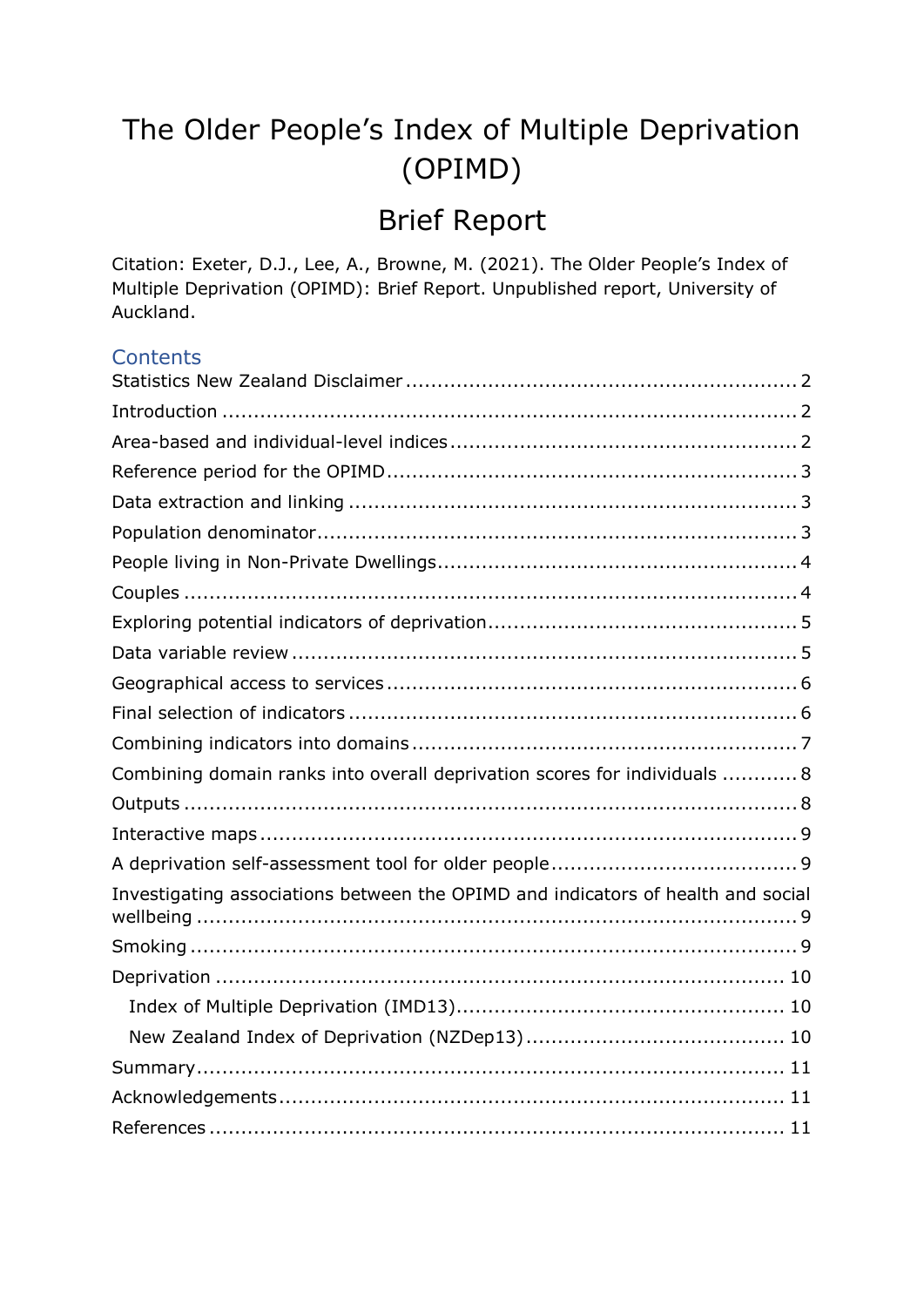# <span id="page-1-0"></span>Statistics New Zealand Disclaimer

These results are not official statistics. They have been created for research purposes from the Integrated Data Infrastructure (IDI) which is carefully managed by Stats NZ. For more information about the IDI please visit <https://www.stats.govt.nz/integrated-data>

The results are based in part on tax data supplied by Inland Revenue to Stats NZ under the Tax Administration Act 1994 for statistical purposes. Any discussion of data limitations or weaknesses is in the context of using the IDI for statistical purposes, and is not related to the data's ability to support Inland Revenue's core operational requirements.

### <span id="page-1-1"></span>**Introduction**

Like most of the developed world, New Zealand has an ageing population. The 2013 census showed that 14.3% of the population was aged 65 and over and this increased to 15.2% in the 2018 census. The proportion of people aged 65 and over is projected to jump to 22% in 2032 [1]. It is becoming increasingly important to improve our understanding of the socio-economic realities of older people (defined here as people aged 65 and over), in part by developing tools that accurately measure their deprivation status.

There is strong evidence of social gradients in health outcomes among the population aged 65 and over, but the older population is largely excluded from standard measures of Socioeconomic position (SEP) and area deprivation, which typically use variables such as employment and education attainment that are more appropriate for working age people.

We searched the literature and held 4 consultation *hui* to identify deprivation variables that are appropriate for older people. We decided to use individual-level variables with binary values to measure deprivation because there is a high level of data suppression in area-level variables for older people. We developed 14 dichotomous socio-economic variables for 432,315 individuals aged 65 and over who had complete data for all variables, and one geographic variable that measures access to basic services. These same 15 variables were transformed into a simple deprivation self-assessment tool.

The Older People's Index of Multiple Deprivation (OPIMD) was developed using 2013 census data and administrative data from the same time period because many variables in the 2018 census have data quality issues. We plan to update the OPIMD after the 2023 census.

# <span id="page-1-2"></span>Area-based and individual-level indices

Most deprivation indices are area-based, partly because measures of very different aspects of deprivation, such as income and housing, can readily be combined at the area level, and partly because areas with populations big enough to minimize data suppression can be selected. Ideally, areas used for such purposes would have populations of around 1,000 because areas with larger populations will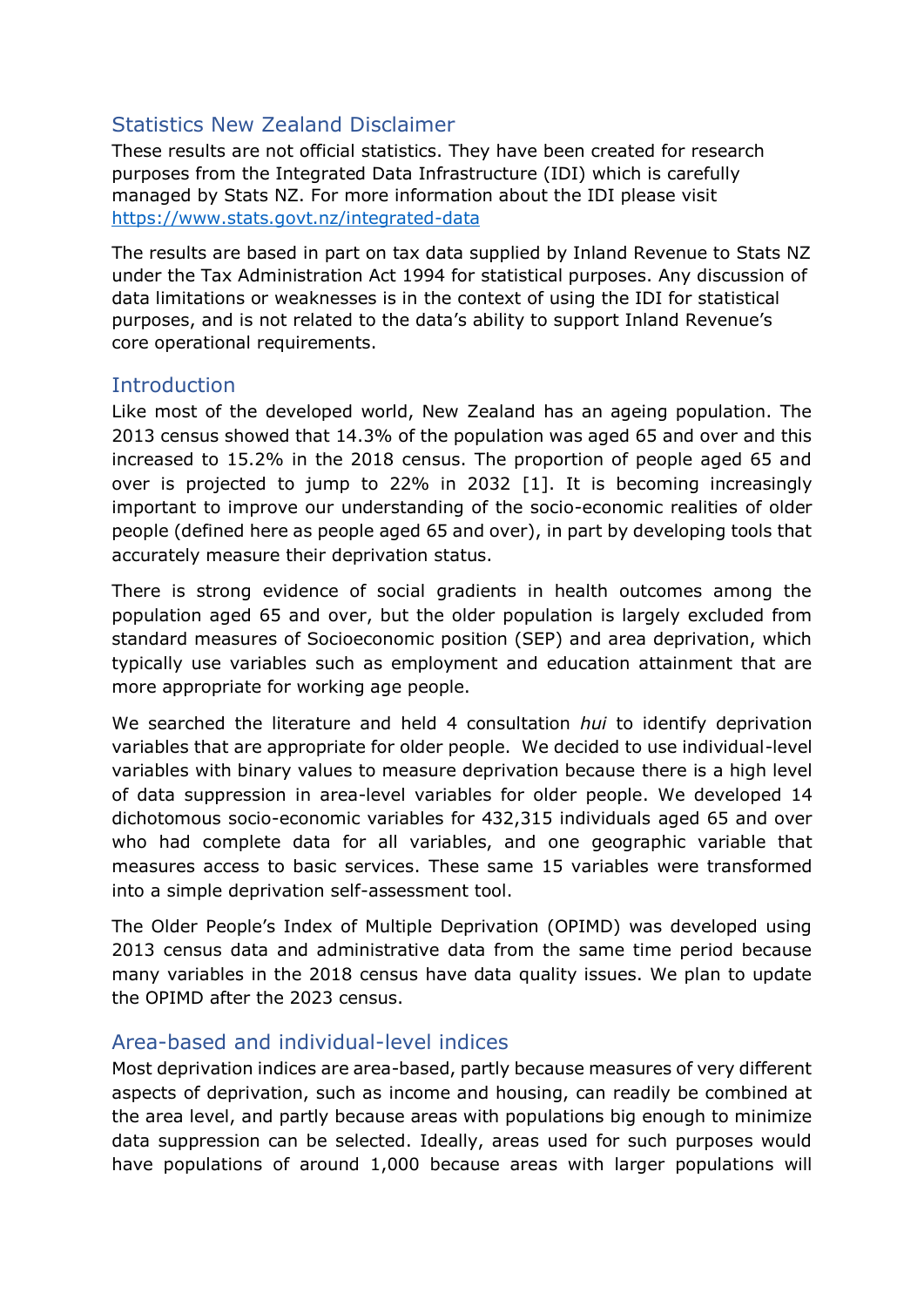obscure internal variation and areas with smaller populations will lead to significant data suppression as a result of rules designed to protect privacy and confidentiality.

Older people (aged 65 and over) comprised 14.3% of New Zealand's population at the 2013 census. So, on average, there would be about 143 people in an area of 1,000 people and this would lead to significant data suppression. For this reason, we decided to measure deprivation among older people at the individual level. This has a number of advantages, including the ability to measure each person's actual deprivation circumstances and avoiding the 'ecological fallacy' i.e. not everyone living in a deprived area is deprived. However, calculating deprivation at the individual level has limitations. Indicators of deprivation measure very different things (e.g. low income versus no longer having a driver licence) using different metrics, so options for combining them into a score for each individual are limited. To address this challenge, OPIMD indicators were designed to be binary (Yes/No) and factor analysis was used to combine indicators to form domains. Factor analysis requires complete data hence only individuals with complete data were included in the creation of final index.

### <span id="page-2-0"></span>Reference period for the OPIMD

Work began on the OPIMD in early 2017. The original plan was to develop preliminary indicators using data from the 2013 census, and then update those indicators with data from the 2018 census when they became available. When it became apparent that the 2018 census data would be late and unreliable, we decided to maintain 2013 as the reference period. The next update of the OPIMD will probably use data from the 2023 census. Non-census indicators (e.g. from the Ministries of Health and Social Development) are also centred around March 2013.

### <span id="page-2-1"></span>Data extraction and linking

All data for indicators were extracted in Statistics New Zealand's Integrated Data Infrastructure (IDI) and linked using snz-uid, the unique identifier of anonymised individuals in all IDI datasets. We created a research cohort of 552,951 older people and then linked their record in the various indicator datasets using snz\_uid.

### <span id="page-2-2"></span>Population denominator

Our research cohort is defined as people aged 65 and over resident in NZ as at March 2013 who lived in private non-visitor dwellings and were present on census night. In the IDI, we created a denominator population for all OPIMD indicators of 552,951 usual residents aged 65 and over living in private dwellings and present on census night. This count is 54,087 fewer than the official census usual resident population count of people aged 65 years and over (607,038) because the census usual resident count includes 44,589 people with no household ID (most of them living in non-private dwellings) and 9,498 people who were absent on census night. We used the census area table, rather than the Address Notification Table, to link individuals to their usual residential address because the majority of our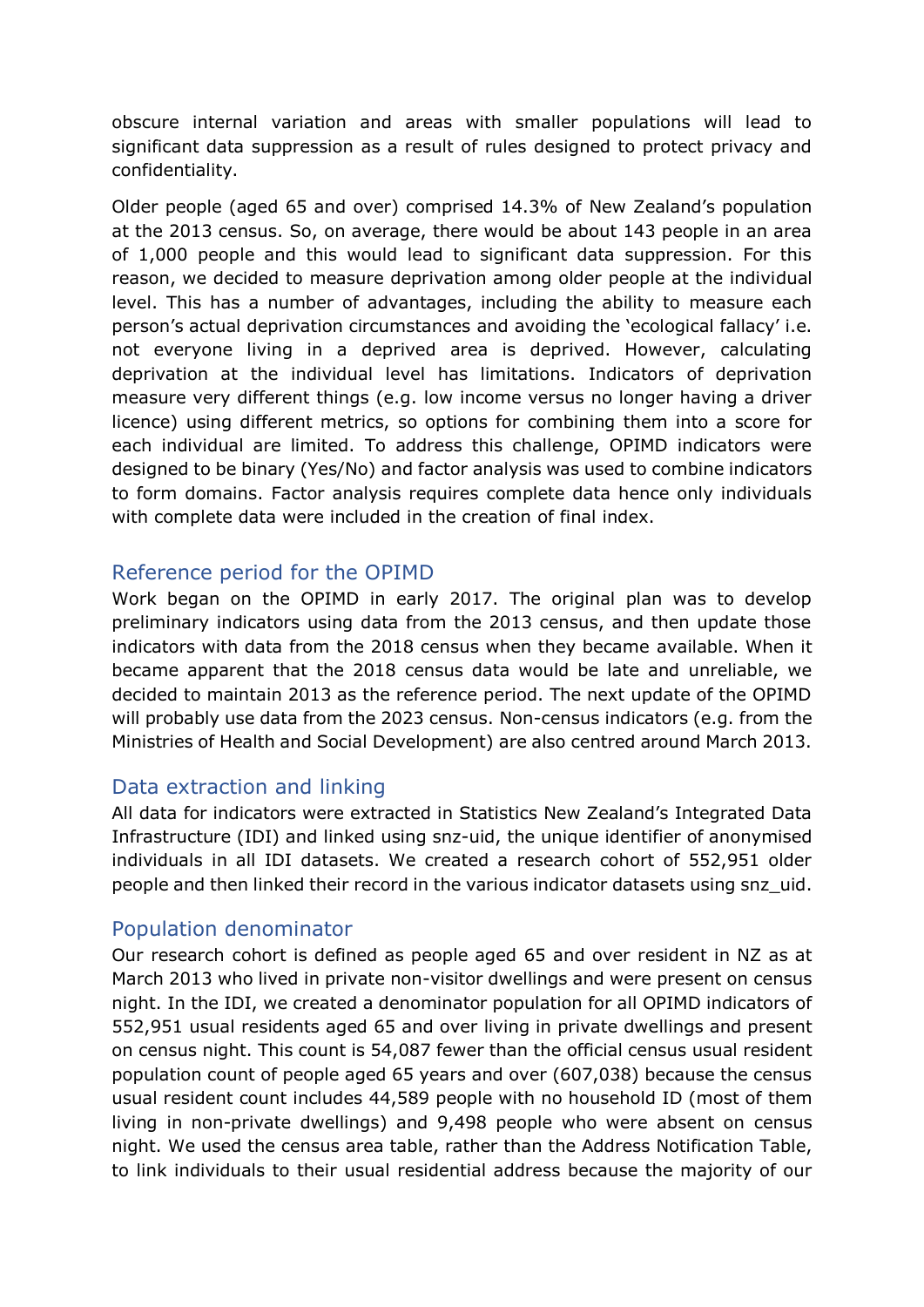indicators use census data and the former delivers a better result in these circumstances.

## <span id="page-3-0"></span>People living in Non-Private Dwellings

As mentioned above, there were 44,589 people aged 65 and over with no household ID at the March 2013 census. A total of 33,708 of these people were living in Non-Private Dwellings (NPD), the majority (88.8%) in rest homes (Aged Residential Care).

Data for this group are often of poor quality. For example, 23.62% (7,068) of older people living in Aged Residential Care (ARC) did not answer the census question about income sources, compared to only 6.28% (37,500) of older people in private dwellings. In addition, many of the OPIMD's 15 indicators are not relevant to people who live in non-private dwellings. For example, the overcrowding and renting indicators are not relevant to people living in rest homes, and the income indicators aren't relevant to the significant proportion of people who are eligible for the Residential Care Subsidy because their assets and income are below certain thresholds. For example, a single person is eligible for the RCA if their total assets are less than \$236,335. The income threshold is different for each type of income.

Since many indicators are not relevant for people living in NPDs and the data are poor, we discussed alternative approaches such as giving people in rest homes and other care facilities a fixed 'Dependency' score to reflect the fact that they are no longer able to live independently. The key criterion for admission to Aged Residential Care is an interRAI assessment that finds that a person can no longer live independently. However, these 'Dependency' scores would be equal and arbitrary, so we decided that people living in Non-Private Dwellings would be excluded from the analysis. Moreover, at the time of analysis, interRAI data was not available to researchers in the IDI.

### <span id="page-3-1"></span>**Couples**

SNZ's official statistics show that 50.1% of people aged 65 and over live in 'couple only' households<sup>1</sup>. For indicators such as living in a low-income household, having no access to the Internet, and poor access to services, both members of a couple will receive the same score (either deprived or not deprived) in the OPIMD because they live in the same household. For indicators that measure health or assets, scores may vary from one partner to the other. It could be argued that the health status of one member of a couple may impact the other. However, to implement a measure to capture this, we would need to link people in couples and then develop a methodology to classify them as 'indirectly deprived' by some quantum, which would not only be difficult to measure, but also difficult to justify.

<sup>1</sup> <http://nzdotstat.stats.govt.nz/>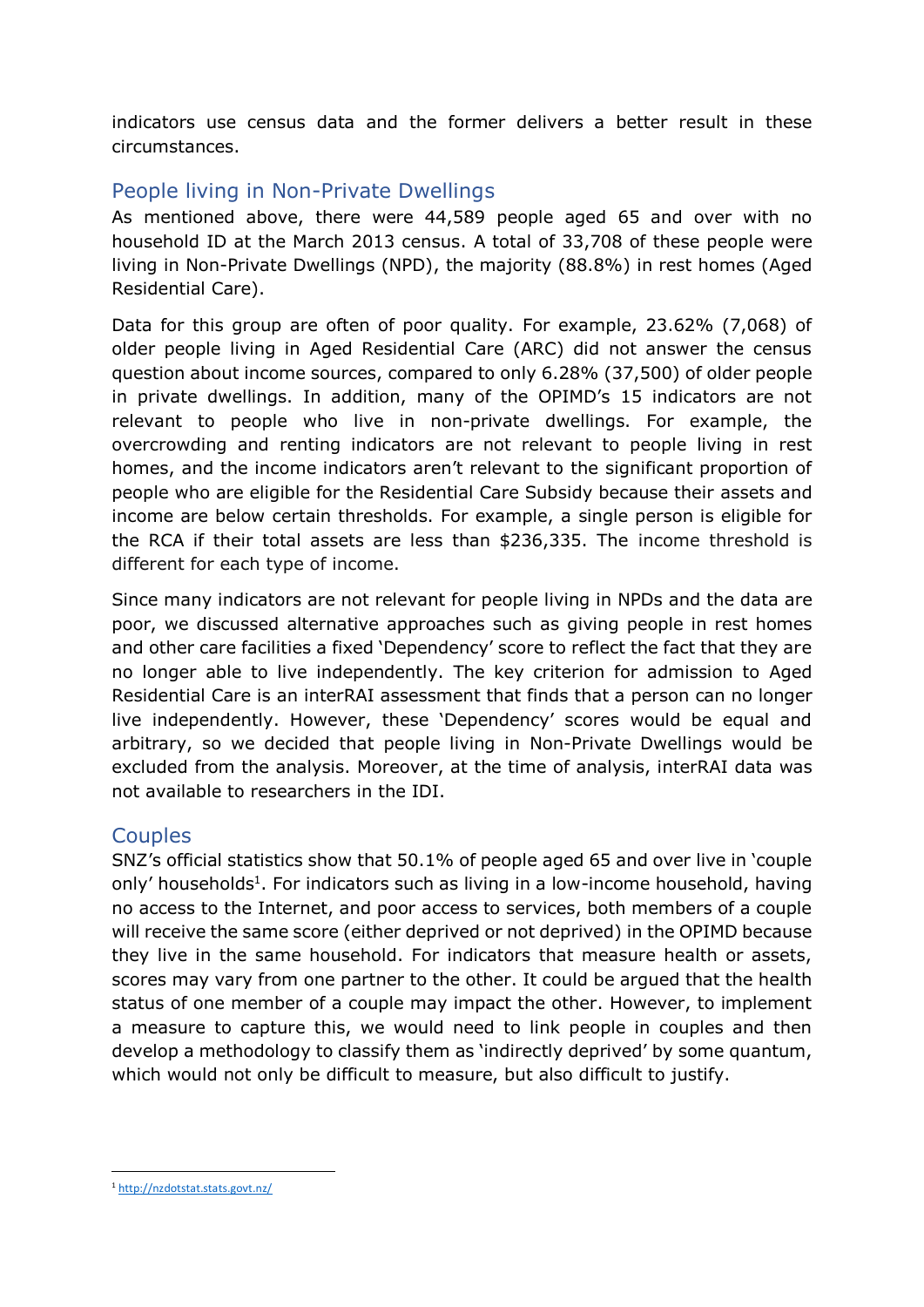## <span id="page-4-0"></span>Exploring potential indicators of deprivation

We discussed potential indicators and domains of deprivation at four *hui* in August and November 2018. Two *hui* were held at the Manawa Ora Centre in Tauranga, one at Te Karaiti te Pou Herenga Waka in Mangere and one at the Home League of the Salvation Army in New Lynn, Auckland. At the *hui*, we gave brief presentations about what deprivation is and how it is usually measured. We then explained why we need to develop some different measures of deprivation for older people, and asked participants to discuss what should be measured if we wish to capture deprivation among older people. Results were quite consistent. According to participants, the most important things to measure were low income, poor health and limited connectedness (in the top 4 for all meetings). Poor housing was in the top 5 for three out of four meetings. The least important things to measure were limited education and dependency (in the bottom 5 for all meetings). No assets, deprived neighbourhood, limited education, dependency and forced to work, were in the bottom 5 for three out of four meetings.

We then obtained data for potential indicators and explored their viability in terms of their ability to:

- measure particular forms of deprivation as directly as possible
- be up-to-date
- be capable of being updated on a regular basis
- be statistically robust
- be available for the whole of New Zealand in a consistent form

#### <span id="page-4-1"></span>Data variable review

We investigated more than 40 potential socio-economic indicators in 13 domains:

- 1. Caregiving
- 2. Connectedness
- 3. Dependence
- 4. Education
- 5. Employment
- 6. Environment/social context
- 7. Health
- 8. Housing
- 9. Income
- 10.Mobility
- 11.Occupation
- 12.Tenure
- 13.Wealth

This 'long list' was whittled down to 6 domains and 15 indicators by eliminating indicators that were not viable for reasons such as a lack of robust data (e.g. Are you homeless?) or because they were not meaningful for people aged 65 and over (e.g. Do you have no formal qualifications?).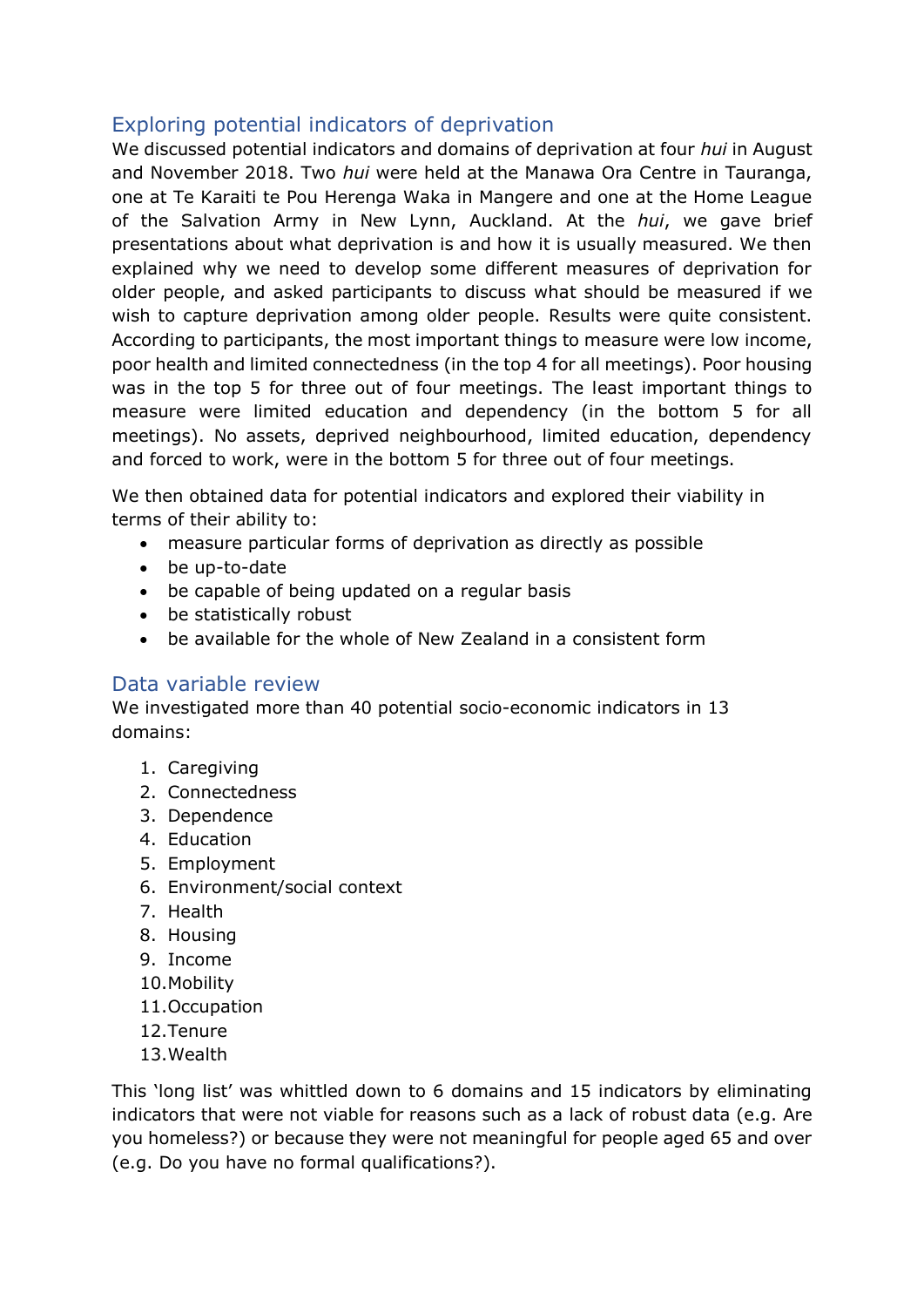### <span id="page-5-0"></span>Geographical access to services

A single OPIMD indicator measures geographical access to the 8 basic services shown in Table 1. Other services such as places of worship were considered but they lacked nationally consistent data.

*Table 1. Counts of facilities for 8 service classes showing nearest 1 or 3 and % weight.*

| Counts of facilities for 8 service classes, showing nearest 1 or 3 |       |                |                  |
|--------------------------------------------------------------------|-------|----------------|------------------|
| <b>Service class</b>                                               | Count | <b>Nearest</b> | $%$ of<br>weight |
| 1. Supermarket                                                     | 958   | 3              | 21.13            |
| 2. GP and A&E                                                      | 1190  | 3              | 21.12            |
| 3. Service station                                                 | 1362  | 3              | 20.45            |
| 4. Hospital                                                        | 159   |                | 9.27             |
| 5. Emergency Department                                            | 38    | 1              | 8.12             |
| 6. Library                                                         | 404   | 3              | 7.68             |
| 7. Community, social, recreational space                           | 10965 | 3              | 6.63             |
| 8. Ambulance station                                               | 233   |                | 5.61             |

We measured the distance along the road network to the nearest three (or nearest one) facilities using ArcGIS software and its Network Analyst Extension. We used the *three* nearest services where people are likely to exercise choice because of better prices, loyalty, suitability, or the importance of the relationship with a particular provider. We used the nearest *one* where choice is unlikely to be a factor. Travel distances to the nearest service(s) were converted to a continuous 'relative accessibility' score using a Gaussian function [2] as described for previous deprivation research[3]. Relative accessibility scores were ranked, inverse normal transformed, and combined using factor analysis to form area level access scores and ranks. Access ranks were rescaled to match the number of people with complete data.

### <span id="page-5-1"></span>Final selection of indicators

Many older people had missing information for one or more indicators, mostly because they didn't answer certain census questions. Factor analysis requires that every individual must have a score for every indicator. For this reason, indicators with a high proportion of information missing were dropped. The final OPIMD was created with 15 indicators organised into 6 domains, as shown in Figure 1. It uses data from 432,135 individuals (78.15% of 552951), the 'OPIMD population'. This is the version that makes best use of the deprivation measures we developed.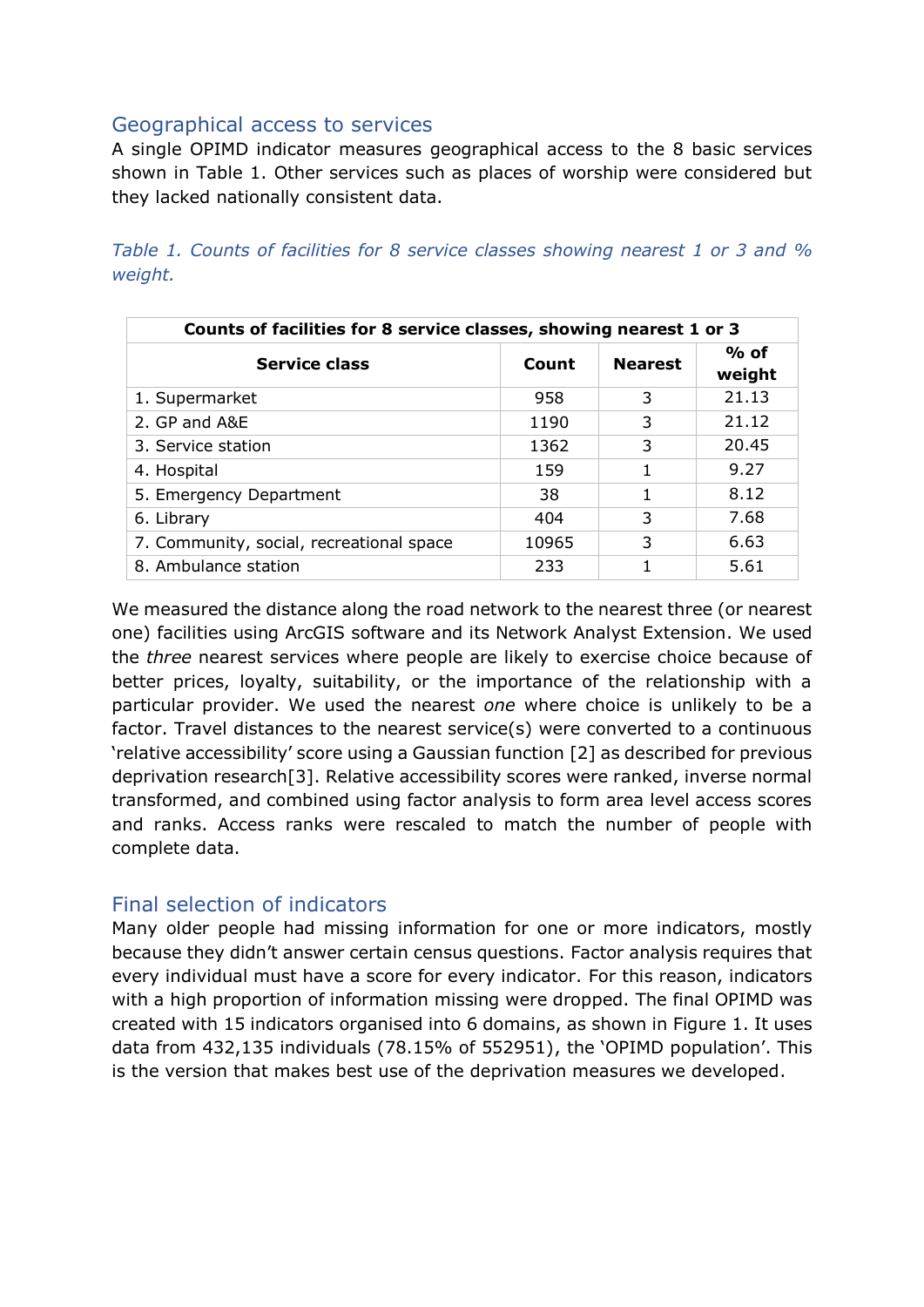| Older Person's Index of Multiple Deprivation (OPIMD) |                                                                                                                                    |                |  |
|------------------------------------------------------|------------------------------------------------------------------------------------------------------------------------------------|----------------|--|
| <b>6 domains</b>                                     | 15 indicators                                                                                                                      | Data<br>source |  |
| Income                                               | 1. Did you receive an income-tested supplementary benefit in Sept<br>2013?                                                         | <b>MSD</b>     |  |
| Income                                               | 2. Did you live in a low income (<\$34,680pa) household in March<br>2013 (60% of the 2013 median)?                                 | Census         |  |
| Income                                               | 3. Did you receive a Main Benefit in March 2013?                                                                                   | IR.            |  |
| Housing                                              | 4. Did you live in a household that was overcrowded in March<br>2013?                                                              | Census         |  |
| Housing                                              | 5. Did you live in a household that paid rent or mortgage in March<br>2013?                                                        | Census         |  |
| Housing                                              | 6. Did you live in a household that never used heating fuels in<br>March 2013?                                                     | Census         |  |
| Health                                               | 7. Did you have 3 or more hospitalisations in the 5 years between<br>2011 and 2015 (excluding for falls or for cancers)?           | <b>MoH</b>     |  |
| Health                                               | 8. Were you prescribed 5 or more long-term medicines in 2<br>consecutive quarters 1 Sep-30 Nov 2012 and 1 Dec 2012-28 Feb<br>2013? | <b>MoH</b>     |  |
| Health                                               | 9. Did you have 2 or more falls between 2011 and 2015 for which<br>an ACC claim was accepted?                                      | <b>ACC</b>     |  |
| Health                                               | 10. Have you had one or more cancer diagnosis registered in the<br>Cancer Register (coverage period 1995-2015)?                    | <b>MoH</b>     |  |
| <b>Assets</b>                                        | 11. Did you not own or partly own the dwelling you usually lived in,<br>nor hold it in a family trust, in March 2013?              | Census         |  |
| <b>Assets</b>                                        | 12. Did you earn no income from assets (a business, a rental,<br>savings, investments, etc.) in the 12 months to March 2013?       | Census         |  |
| <b>Connectedness</b>                                 | 13. Did you live in a household that had no access to the Internet<br>in March 2013                                                | Census         |  |
| <b>Connectedness</b>                                 | 14. Did you live alone in March 2013?                                                                                              | Census         |  |
| Access                                               | 15. Did you live in an area with poor access to relevant basic<br>services in 2013?                                                | Multiple       |  |

### *Figure 1. OPIMD domains and indicators of deprivation with data source*

# <span id="page-6-0"></span>Combining indicators into domains

Two different methods were used to combine indicators into domains. For the Income, Housing and Health Domains, indicator scores were combined using exploratory factor analysis and the weighted scores were ranked to form domain ranks. For the Assets and Connectedness Domains, their two indicators were combined using equal weights because they both contribute important information to the concept of asset and connectedness deprivation. The combined scores were ranked to form domain scores, which were then ranked. Alternative approaches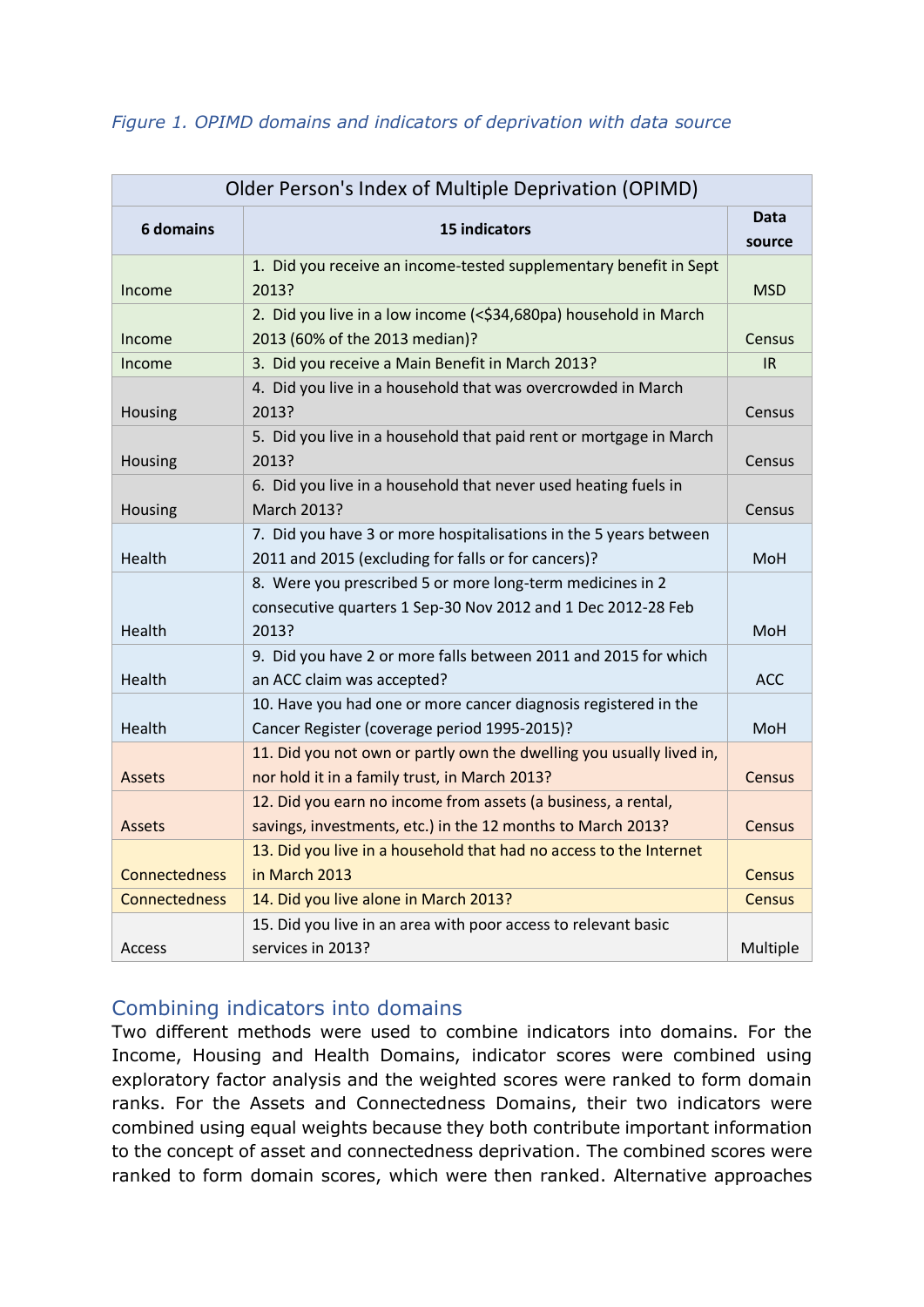to equal weighting would be subjective, as there is no theoretical basis for quantifying the relative importance of these indicators nor how well they measure asset and connectedness deprivation. The combination of the eight indicators in the Access Domain is described above.

# <span id="page-7-0"></span>Combining domain ranks into overall deprivation scores for individuals

Domain ranks were summed using equal weights, except for the Access Domain, which was given 2% of the total weight. The Access Domain is commonly given a low weight in indices of multiple deprivation (e.g. 9% in the Scottish Index of Multiple Deprivation) because it is usually weakly and negatively associated with other domains of deprivation. The final OPIMD score was ranked from 1 for the least deprived individual to 432,135 for the most deprived individual aged 65 and over with complete data for 15 indicators. The OPIMD is shown in Figure 2.

| Income                                                                         | Housing                                                                                                                                                                                                                                                                                                                                        | Health                                                             | Assets Connectedness                                                                                                                                                                                                                                                                                                                                                                                                                                                                                                                                                                                                                                                     | Access                                                                                                                                                                                                                                                                                                                                                                                                                                                                                                                                                         |
|--------------------------------------------------------------------------------|------------------------------------------------------------------------------------------------------------------------------------------------------------------------------------------------------------------------------------------------------------------------------------------------------------------------------------------------|--------------------------------------------------------------------|--------------------------------------------------------------------------------------------------------------------------------------------------------------------------------------------------------------------------------------------------------------------------------------------------------------------------------------------------------------------------------------------------------------------------------------------------------------------------------------------------------------------------------------------------------------------------------------------------------------------------------------------------------------------------|----------------------------------------------------------------------------------------------------------------------------------------------------------------------------------------------------------------------------------------------------------------------------------------------------------------------------------------------------------------------------------------------------------------------------------------------------------------------------------------------------------------------------------------------------------------|
| Supplementary<br>benefits<br>Low income<br>٠<br>household<br>Main benefit<br>٠ | Overcrowded<br>Paying rent or<br>mortgage<br>No heating<br>$\bullet$<br>Polychloric correlation coefficients were calculated for<br>indicators within each domain. Indicator scores were<br>combined using exploratory factor analysis and the<br>weighted scores were ranked to form domain ranks.<br>Authorities and District Health Boards. | Hospitalisations<br>Polypharmacy<br>٠<br>Falls<br>٠<br>Cancer<br>۰ | · Home<br>No Internet<br>ownership<br>Live alone<br>٠<br>· Income<br>from assets<br>Indicators were combined using<br>equal weights. The combined<br>scores were ranked to form domain<br>scores, which were then ranked.<br>14 indicators were developed at the individual level using administrative and census data from Statistics<br>NZ's integrated Data infrastructure (IDI) and one area-based measure represents access to services. The 14<br>indicator datasets are confidential and remain within the IDI. Aggregated OPIMD outputs are available at<br>various geographical scales such as neighbourhood-level data zones, Electoral Districts, Territorial | Access to the<br>nearest:<br>Supermarket (3*)<br>GP/A&M (3)<br>Service station (3)<br>Library [3]<br>Community, social or<br>recreational space (3)<br>Hospital (1)<br>Emergency<br>department (1)<br>Ambulance (1)<br>Relative accessibility scores<br>were calculated, ranked.<br>inverse normal transformed.<br>and combined using factor<br>analysis to form area lavel<br>access scores and ranks:<br>Access ranks were rescaled to<br>match the number of people<br>with complete data and<br>combined with other domain<br>scores to form OPIMD scores. |

### *Figure 2. The Older People's Index of Multiple Deprivation (OPIMD)*

# <span id="page-7-1"></span>**Outputs**

The OPIMD consists of deprivation ranks for 432,135 older people living in private dwellings who have complete data for 15 indicators. However, ranks for individuals can't be released publicly due to privacy considerations. The primary publicly available OPIMD outputs are online interactive maps and a deprivation selfassessment tool that people aged 65 and over can use to assess their deprivation status relative to other older people in NZ. These outputs are available online at [www.fmhs.auckland.ac.nz/opimd13](http://www.fmhs.auckland.ac.nz/opimd13) For more information, please contact Assoc Prof Daniel Exeter at [d.exeter@auckland.ac.nz](mailto:d.exeter@auckland.ac.nz)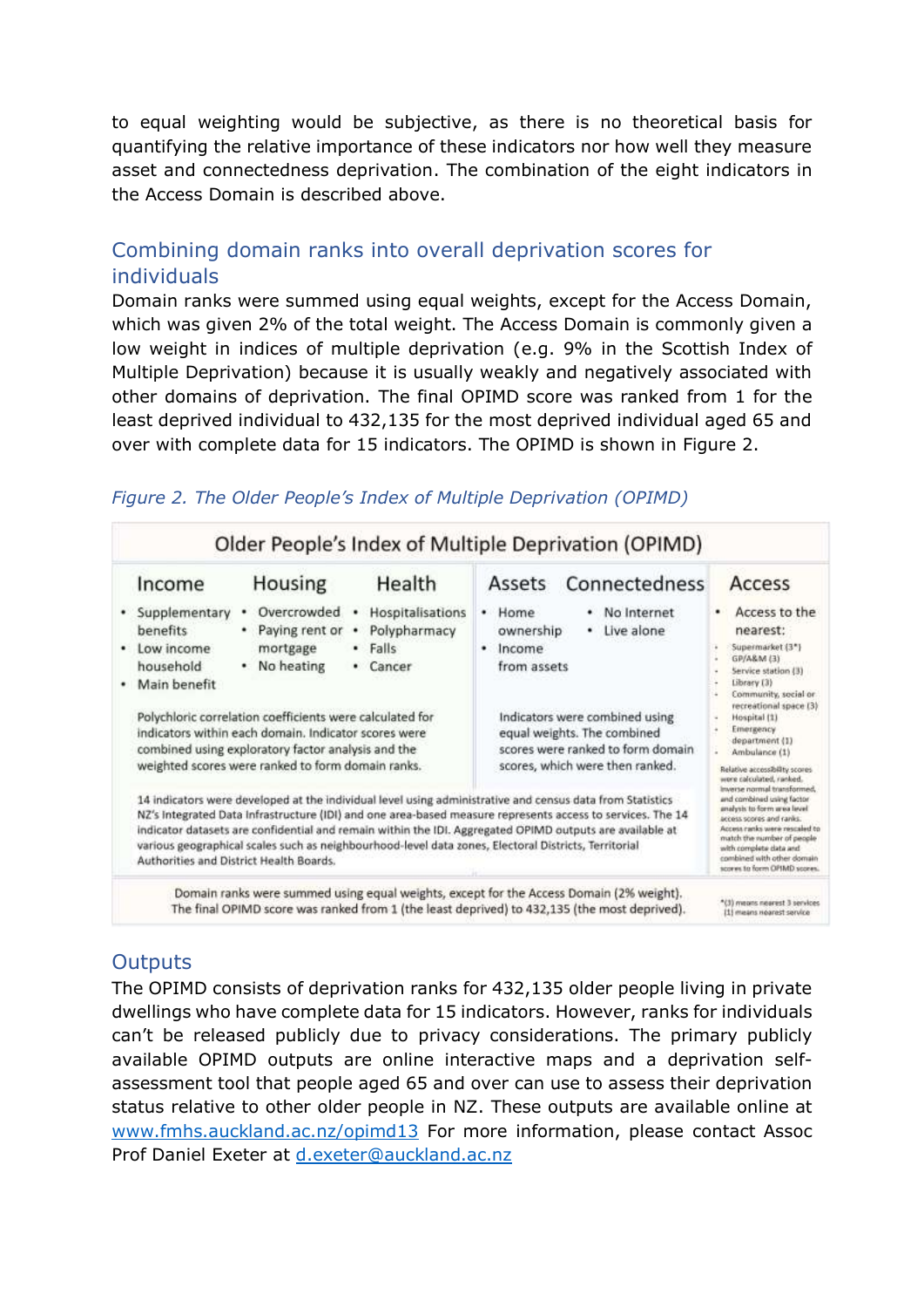### <span id="page-8-0"></span>Interactive maps

The OPIMD website has an online atlas that allows users to view and interact with maps of deprivation among older people in NZ. The maps include filters, data selection, tables, line plots and histograms. You can zoom into an area of interest to see its deprivation profile, filter by a particular level of deprivation, explore different domains of deprivation, or compare Data Zones, General Electoral Districts, Territorial Authorities or District Health Boards. Online interactive maps of the OPIMD are available at [www.fmhs.auckland.ac.nz/opimd13/opimd13maps](http://www.fmhs.auckland.ac.nz/opimd13/opimd13maps)

## <span id="page-8-1"></span>A deprivation self-assessment tool for older people

OPIMD indicators are dichotomous, and this allows them to be transformed into a simple [deprivation self-assessment tool.](https://uoa-eresearch.github.io/OPIMD) People aged 65 and over can receive a deprivation rank and decile relative to other older people in NZ simply by answering 14 Yes/No questions and entering their residential address into a geocoder for a geographical access score. The 14 questions are the same as the 14 indicators of income, housing, health, assets and connectedness deprivation (see Figure 1).

# <span id="page-8-2"></span>Investigating associations between the OPIMD and indicators of health and social wellbeing

## <span id="page-8-3"></span>**Smoking**

We assessed the OPIMD against smoking behaviour among older people. Smoking rates among the OPIMD population (6.36% or 26,546/417513 OPIMD people who provided smoking information) were similar to the rates presented in official statistics i.e. 6.54% or 35,976/549,777 people aged 65 and over who provided smoking information. However, the proportion of the OPIMD population who did not provide smoking information (3.38% or 14,623/432,136) was much lower than in official statistics (9.43% or 57,258/607,035), probably because our OPIMD population had complete data for all indicators and thus were more likely to answer census questions.

Analysis of smoking rates by OPIMD decile showed that the proportion of regular smokers within each decile generally increases with deprivation, as shown in Table 2. There was a weak association between the OPIMD and regular smoking (0.07306, p<0.0001), possibly because smoking rates among people aged 65 and over are low.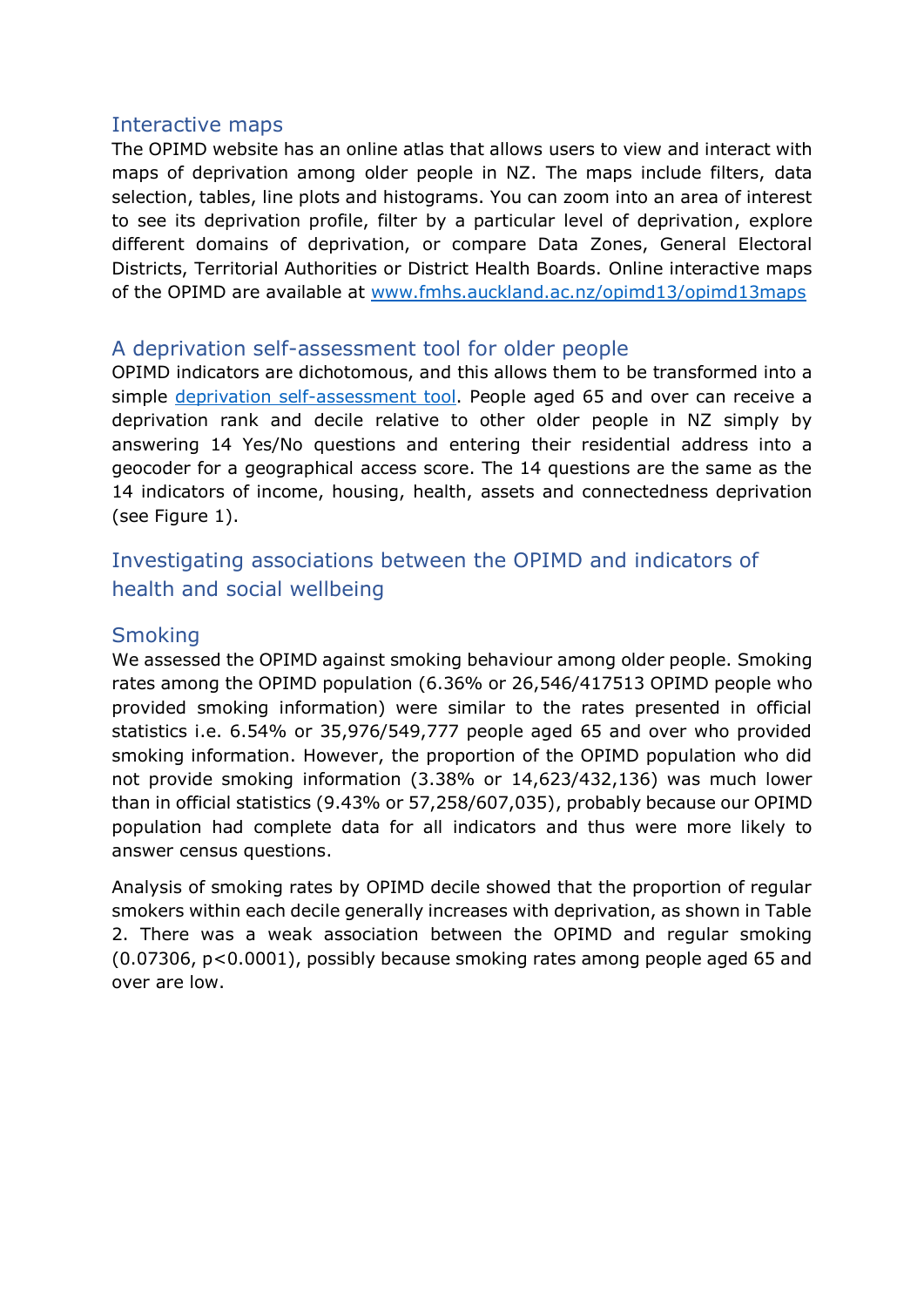|                     | <b>Regular smoker</b> |       | <b>Total</b> |  |
|---------------------|-----------------------|-------|--------------|--|
| <b>OPIMD decile</b> | n                     | row % | N            |  |
| 1                   | 1368                  | 3.24  | 42174        |  |
| $\mathbf{2}$        | 1545                  | 3.67  | 42099        |  |
| 3                   | 2043                  | 4.86  | 42030        |  |
| 4                   | 1872                  | 4.47  | 41907        |  |
| 5                   | 2655                  | 6.35  | 41802        |  |
| 6                   | 2550                  | 6.11  | 41745        |  |
| 7                   | 2928                  | 7.04  | 41607        |  |
| 8                   | 3324                  | 8.02  | 41448        |  |
| 9                   | 3627                  | 8.75  | 41439        |  |
| 10                  | 4638                  | 11.24 | 41262        |  |
| Total               | 26547                 | 6.36  | 417513       |  |

#### *Table 2. Counts and proportions of regular smokers by OPIMD decile*

### <span id="page-9-0"></span>**Deprivation**

We compared the OPIMD to two other measures of deprivation at the data zone level. We compared the median OPIMD rank for individuals in each data zone with the data zone's IMD13 rank and its population weighted average NZDep13 [4] rank. We used population weighting for NZDep13 because the customized meshblock dataset that it is built on is not publicly available.

### <span id="page-9-1"></span>Index of Multiple Deprivation (IMD13)

Only 15.28% of OPIMD decile 10 people lived in IMD13 decile 10 areas. For OPIMD decile 1 people, there was more agreement, with 21.07% of people living in IMD13 decile 1 areas. There was a weak to moderate significant positive association between individual-level deprivation among older people as measured by the OPIMD and area-level deprivation as measured by the IMD13 (0.30835, p<0.0001).

#### <span id="page-9-2"></span>New Zealand Index of Deprivation (NZDep13)

Only 15.37% of OPIMD decile 10 people lived in NZDep13 decile 10 areas, while 20.47% of OPIMD decile 1 people lived in NZDep13 decile 1 areas. There was a weak to moderate significant positive association between individual-level deprivation among older people as measured by the OPIMD and area-level deprivation as measured by NZDep13 (0.30859, p<0.0001).

We did not expect the association between the OPIMD and the two other measures of deprivation to be particularly strong for a number of reasons. Older people comprise only 14.3% of the total population. Some data zones have no or very few older people, while data zones that include retirement villages have a high proportion of older people. Also, we needed to use the median OPIMD rank in each data zone for area-wise comparisons of indices, even though the median does not capture the diversity within an area. Some of the disagreement between the OPIMD and the two area-level indices may be ascribed to the fact that the methodologies are different, with their respective deprivation measures not